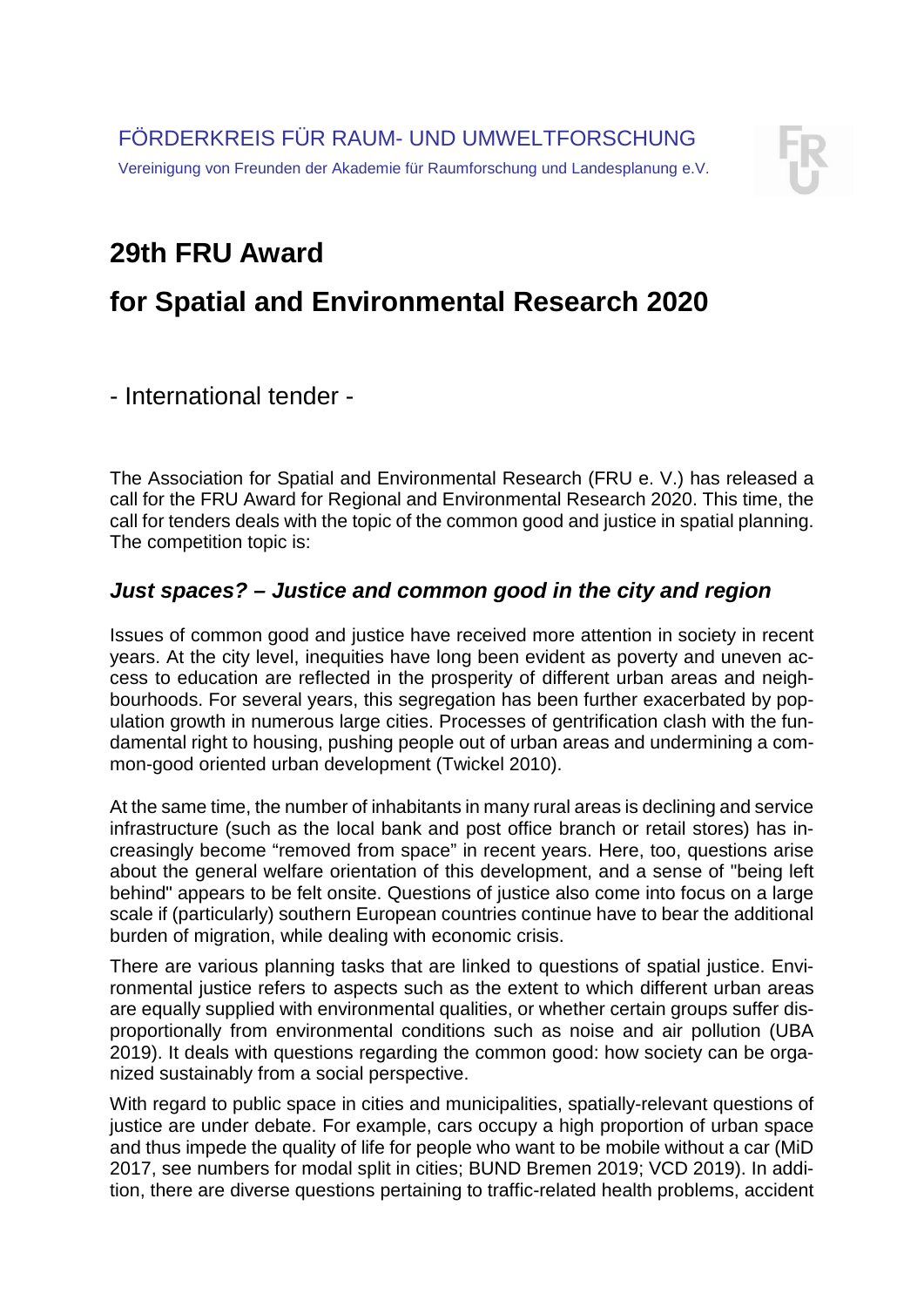avoidance or the disadvantage of socio-economically disadvantaged population groups in terms of access to mobility.

Sustainability objectives also have a temporal dimension: Beyond the present, how can at all these aspects also be taken into account for future generations?

The FRU Award for Spatial and Environmental Research 2020 calls for contributions dealing with the topic of "Just Spaces" in relation to the city and/or the region. The contributions can deal with the topic from different technical perspectives: they can be theoretically and conceptually oriented or they can empirically relate to individual case studies or projects through scientific analysis. Possible questions could be, for example (only a selection, further topics are possible):

- Concept and history of concept: What can be understood by spatial justice and how has this understanding changed over the past decades?
- Spatial trends and justice: What influence do current spatial trends have on questions of spatial justice? (e.g. demographic change, internal migration, infrastructure locality, such as wind energy or nuclear waste repositories)
- Distributive justice: How can justice be achieved in the regional development, for example when it comes to infrastructure, life skills and locations? How can justice be spatially balanced? What are fair distributions of opportunities and burdens?
- Equal living conditions: What role does justice play in defining equivalent living conditions? How can corresponding approaches and strategies look like - in Germany, but also internationally in Europe (e.g. regional funding and EU cohesion policy)?
- Procedural and recognition equality: What role does fairness play in planning experience and approaches to strategic spatial development? Who is (not) involved, is (not) recognised as legitimate and is (not) perceived in their interests?
- Sustainability: How can central justice demands of sustainability and climate justice debates (inter- and intra-generational justice) flow into goals, strategies, instruments and procedures of urban and spatial development?
- Health: How can negative impacts on human health, such as the consequences of climate change or car traffic, be absorbed and how might fairer solutions look (climate mitigation or climate adaptation, mobility transition)?
- Basic discussion: How does the topic "Just Spaces" relate to international debates about "spatial justice", "energy justice", "environmental justice" or "just transitions"?
- Action: What political and planning courses of action can to contribute to facilitate improved justice? Who develops the city and region and how can this action be aligned with the common good?
- Civil society: How do civil society and protest movements articulate questions of justice and the common good and what potentials, but also limitations, do they have?

The questions raised here should only serve as suggestions and inspiration. The topics of the competition entries can be individual questions related to these contextual contexts, but also other aspects of the subject area "Just Spaces? - common good and justice in planning and development of the city and region".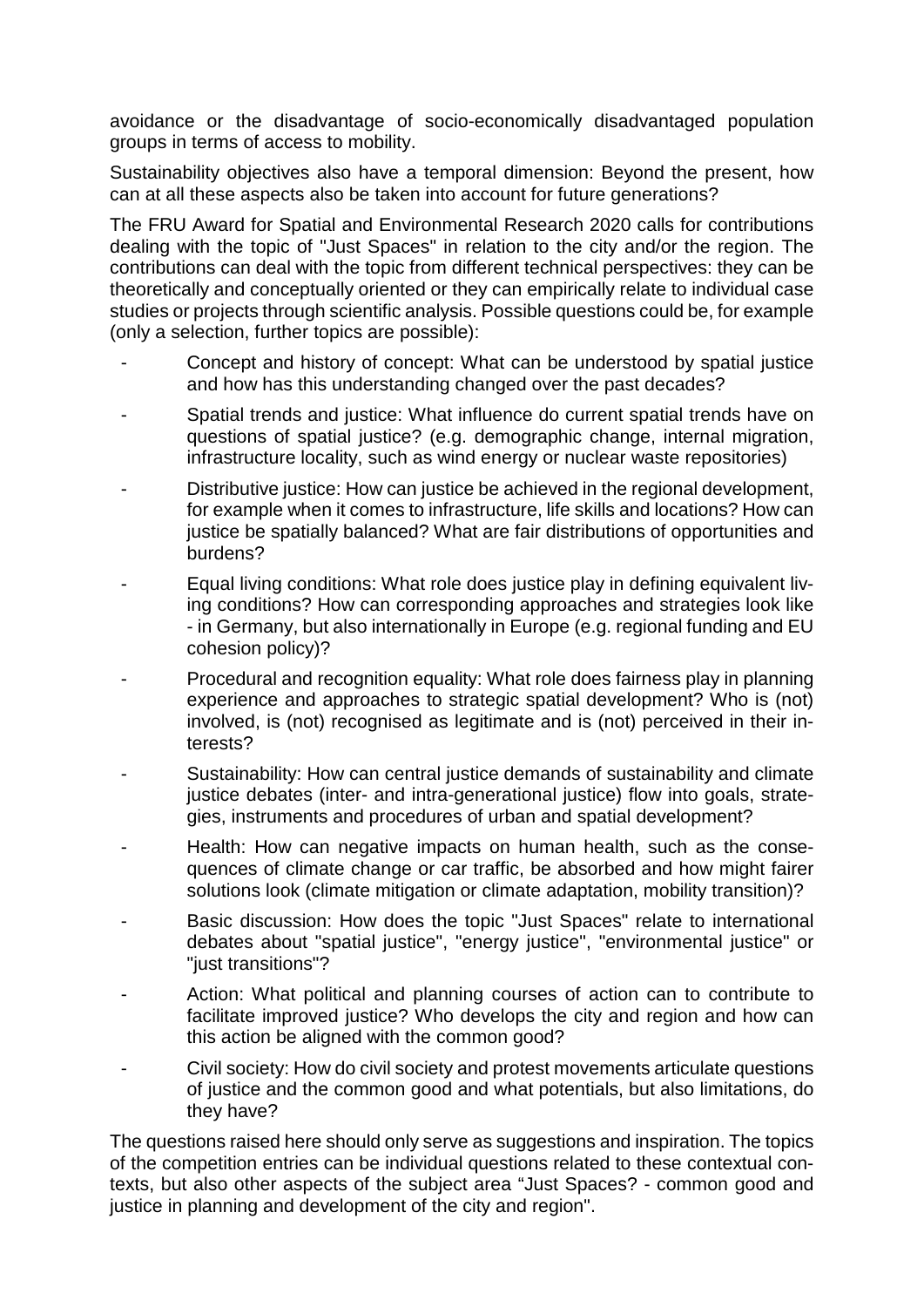#### **Expectations of the competition entries**

The call is open to young scientists (Master; PhD and Post Doc), as well as those who deal with issues of urban and space and development in their professional practice, such as city administrations or planning offices. It is open to all space-related disciplines. Scientifically-oriented contributions with a more theoretical approach are just as welcome as analytical work or reflected practical experience reports with a scientific foundation.

Interested researchers are welcome to first ask FRU whether an undefined topic is suitable for the competition. In addition to contributions created specifically for the FRU Award for Spatial and Environmental Research 2020, work can also be submitted based on more extensive, existing or work-in-progress research projects or on thesis work and dissertations.

#### **Prizes and awards ceremony**

The FRU Award for Spatial and Environmental Research 2020 is endowed with a total of  $\epsilon$ 4,500. It is planned to award a first prize ( $\epsilon$ 2,500), a second prize ( $\epsilon$ 2,000) and a third prize ( $\epsilon$ 1,500). At the suggestion of the jury, the number of prizes can be reduced and the prize money divided differently. Special prices are possible to recognize exceptional contributions. The prices are within the scope of the ARL congress presented on the 26<sup>th</sup> of June 2020 in Leipzig. The author/s awarded with the first prize will get the opportunity to present the awarded work.

### **Conditions of participation**

Participation is open to students, graduates and employees in teaching, research and practice of all relevant departments. The maximum age is 35 years (on the cut-off date of March 15, 2020). Work in teams of up to three authors is also permitted.

The submitted works must be written in German or English and must not have been published elsewhere or offered for publication. The works must be submitted by the **15th March 2020** (date of the postmark) in a fourfold print version and in an electronic version - preferably on CD - together with the completed application form (to be downloaded from the FRU website at www.FRU-online.de) submitted to the office of the funding group. The print versions and the electronic version must be identical and must not contain any reference to the authors. Only one submission is allowed per author. An independent jury, whose members are determined by the FRU, will decide on the winners. The judges' decision is final. Unfortunately, the submitted works cannot be returned.

Winners will be invited to participate in the ARL Congress on 25-26<sup>th</sup> June 2020 in Leipzig. If necessary, accommodation and reimbursement of travel expenses in accordance with the Federal Travel Expenses Act will be provided.

The award winners commit to transfer the right to publish their submitted work or parts thereof to the FRU or to the ARL free of charge, provided the publisher publishes it.